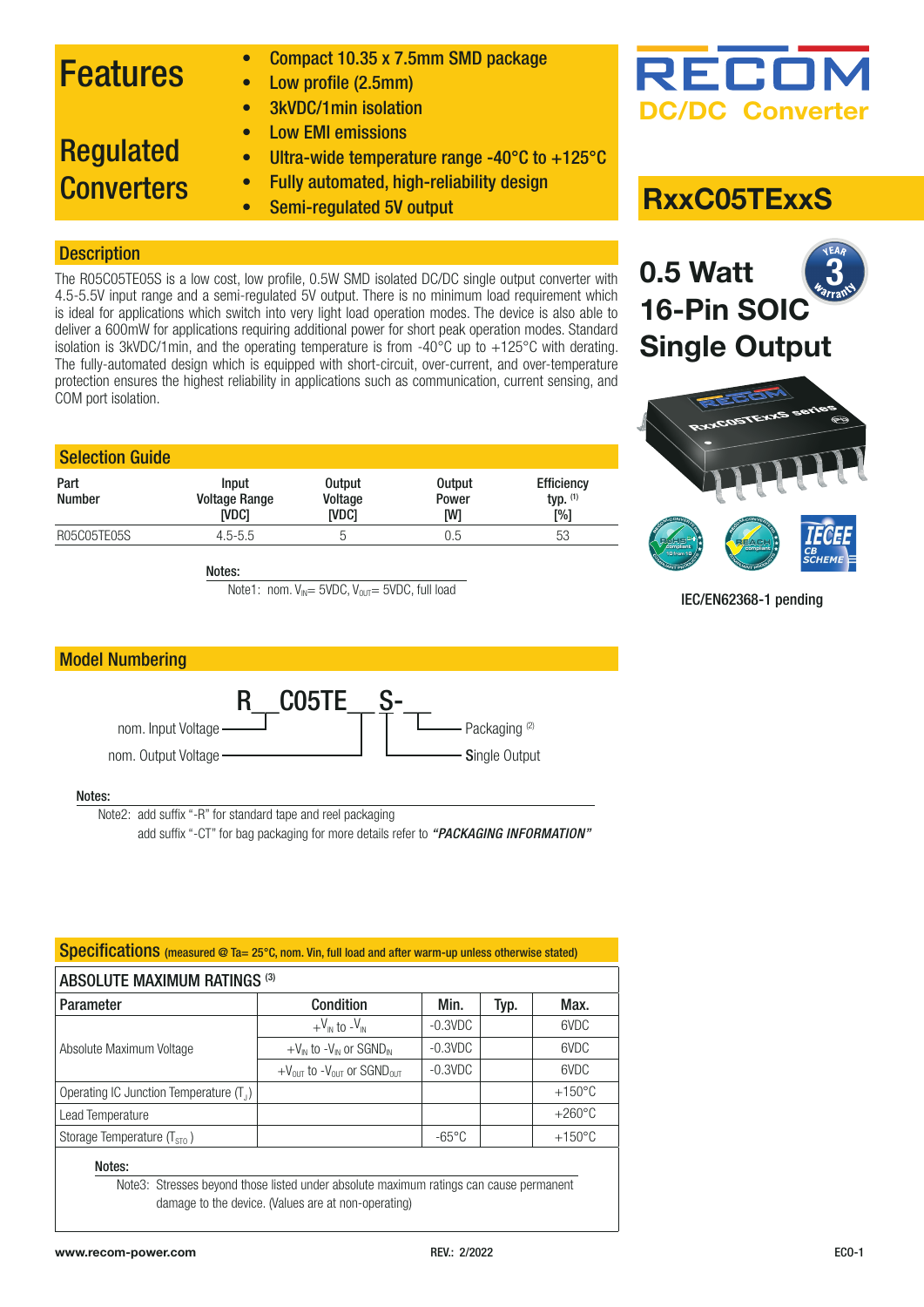# RECO **C/DC Converter**

# **RxxC05TExxS**

### Specifications (measured @ Ta= 25°C, nom. Vin, full load and after warm-up unless otherwise stated)

### **Series**

### RASIC CHARACTERISTICS

| <b>DAJIU UHAHAUTENJITUJ</b>      |                  |        |                    |            |
|----------------------------------|------------------|--------|--------------------|------------|
| Parameter                        | <b>Condition</b> | Min.   | Typ.               | Max.       |
| Input Voltage Range              |                  | 4.5VDC | 5VDC               | 5.5VDC     |
| Under Voltage Lockout (UVLO)     | DC-DC ON         |        | 3.28VDC            |            |
|                                  | DC-DC OFF        |        | 2.88VDC            |            |
| Under Voltage Lockout Hysteresis |                  |        | 190mV              |            |
|                                  | $P_{OUT} = 0.5W$ |        | 240 <sub>m</sub> A |            |
| Input Current Range              | $P_{OUT} = 0.6W$ |        | 255mA              |            |
| l Quiescent Current              |                  |        | 7 <sub>m</sub> A   |            |
| l Minimum Load                   |                  | $0\%$  |                    |            |
| Internal Operating Frequency     |                  |        | 30MHz              |            |
| Output Ripple Voltage            |                  |        | 50mVp-p            | $100mVp-p$ |

### Typical Application Circuit



#### Input and Output Capacitors\*

|  | ы. |  |
|--|----|--|

*\*these capacitors are mandatory for stable operation*

#### Efficiency vs. Load



| <b>REGULATION</b>       |                                               |      |         |      |
|-------------------------|-----------------------------------------------|------|---------|------|
| Parameter               | <b>Condition</b>                              | Min. | Typ.    | Max. |
| Output Voltage Accuracy | $V_{\text{IN}}$ = 4.5-5.5VDC, load = 0A       |      | ±1.5%   |      |
| Line Regulation         | $V_{\text{IN}} = 4.5 - 5.5$ VDC, load = 0.12A |      | ±0.5%   |      |
| Load Regulation         | 0% - 100% load                                |      | $0\%$ . |      |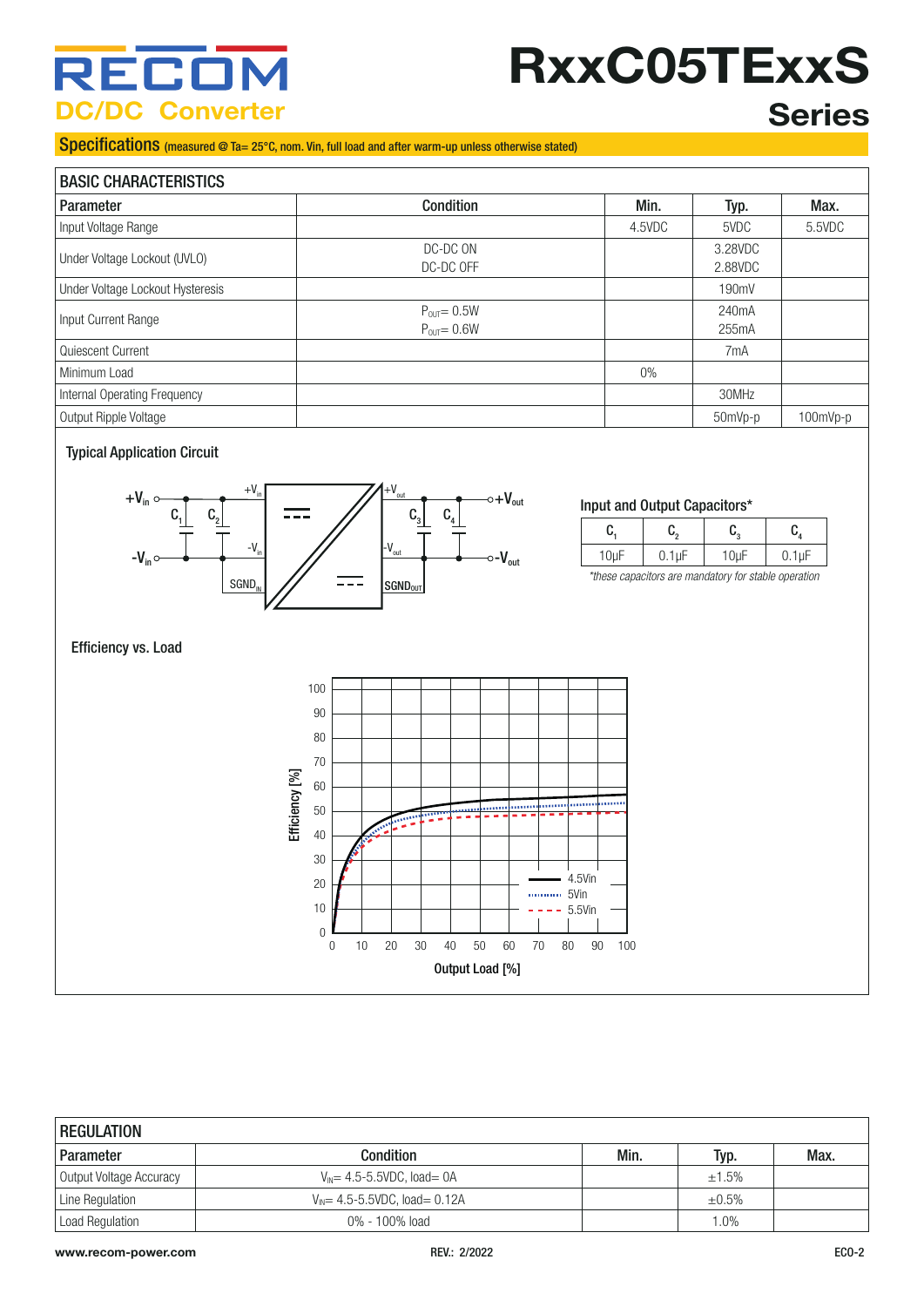## RECI **C/DC Converter**

# **RxxC05TExxS**

### **Series**

### Specifications (measured @ Ta= 25°C, nom. Vin, full load and after warm-up unless otherwise stated)

| <b>PROTECTIONS</b>             |                                           |                                     |  |
|--------------------------------|-------------------------------------------|-------------------------------------|--|
| Parameter                      | <b>Condition</b>                          | Values                              |  |
| Short Circuit Protection (SCP) |                                           | continuous, hiccup mode             |  |
| Over Current Protection        |                                           | 220mA, hiccup mode                  |  |
| Over Temperature Protection    |                                           | automatic restart after cool down   |  |
| Thermal Shutdown               | IC junction temperature<br>hysteresis     | $+160^{\circ}$ C<br>$+20^{\circ}$ C |  |
| <b>Isolation Voltage</b>       | tested for 1 second<br>rated for 1 minute | 3.6kVDC<br>3kVDC                    |  |
| <b>Isolation Resistance</b>    | $V_{\text{iso}}$ = 500VDC, 25°C           | $50G\Omega$ typ.                    |  |
| <b>Isolation Capacitance</b>   |                                           | 7pF typ.                            |  |
| <b>External Clearance</b>      |                                           | $>8$ mm                             |  |
| External Creepage              |                                           | $>8$ mm                             |  |

| <b>ENVIRONMENTAL</b>        |                                                |               |                                     |  |
|-----------------------------|------------------------------------------------|---------------|-------------------------------------|--|
| <b>Parameter</b>            | <b>Condition</b>                               |               |                                     |  |
| Operating Temperature Range | @ natural convection 0.1m/s                    | with derating | $-40^{\circ}$ C to $+125^{\circ}$ C |  |
| ESD                         | human-body model (HBM), ANSI/ESDA/JEDEC JS-001 |               | $\pm 6.0$ kV                        |  |
|                             | charged-device model (CDM), JEDEC JESD22-C101  |               | $\pm 2.0$ kV                        |  |
| Moisture Sensitive Level    | MSL peak temp. (5)                             |               | Level 3, 260°C, 168hrs              |  |
|                             | junction to $T_{AMB}$                          |               | 63.8K/W                             |  |
| Thermal Impedance (6)       | junction to case (top)                         |               | 21.4K/W                             |  |
|                             | junction to case (bottom)                      |               | 37.2K/W                             |  |
|                             | junction to board                              |               |                                     |  |

#### Notes:

Note5: The Moisture Sensitivity Level rating according to the JEDEC industry standard classifications, and peak solder temperature Note6: Tested with 54.0 x 85.6mm 2 layer PCB with 105µm copper



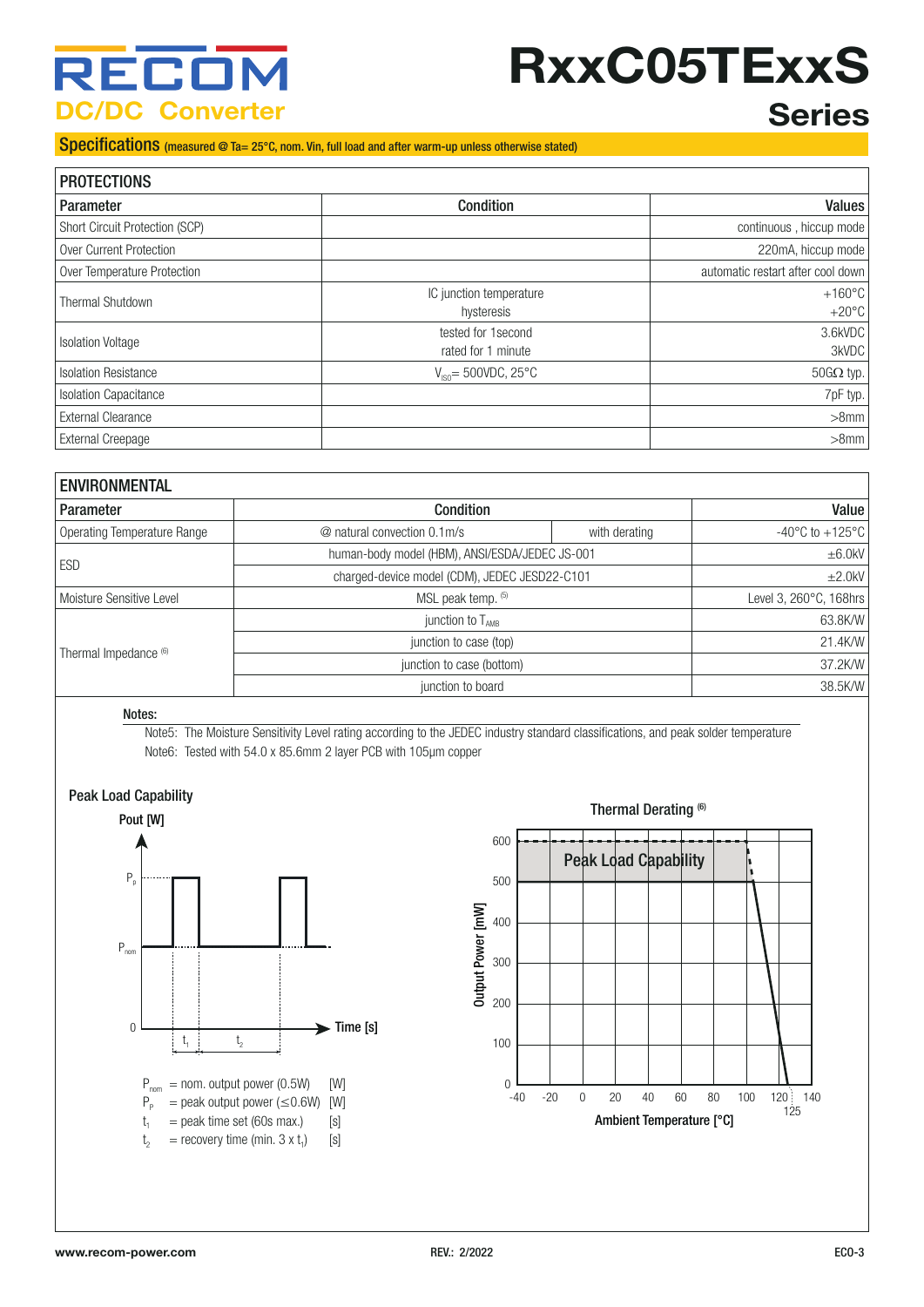# RECO **DC/DC Converter**

# **RxxC05TExxS Series**

### Specifications (measured @ Ta= 25°C, nom. Vin, full load and after warm-up unless otherwise stated)

| <b>SAFETY AND CERTIFICATIONS</b>                                              |                      |                              |  |
|-------------------------------------------------------------------------------|----------------------|------------------------------|--|
| Certificate Type (Safety)                                                     | <b>Report Number</b> | Standard                     |  |
| Information Technology Equipment, General Requirements for Safety (CB Scheme) |                      | IEC62368-1:2018, 3nd Edition |  |
| Information Technology Equipment, General Requirements for Safety             | pending              | $EN62368-1:2020 + A11:2020$  |  |
| RoHS2                                                                         |                      | RoHS 2011/65/EU + AM2015/863 |  |